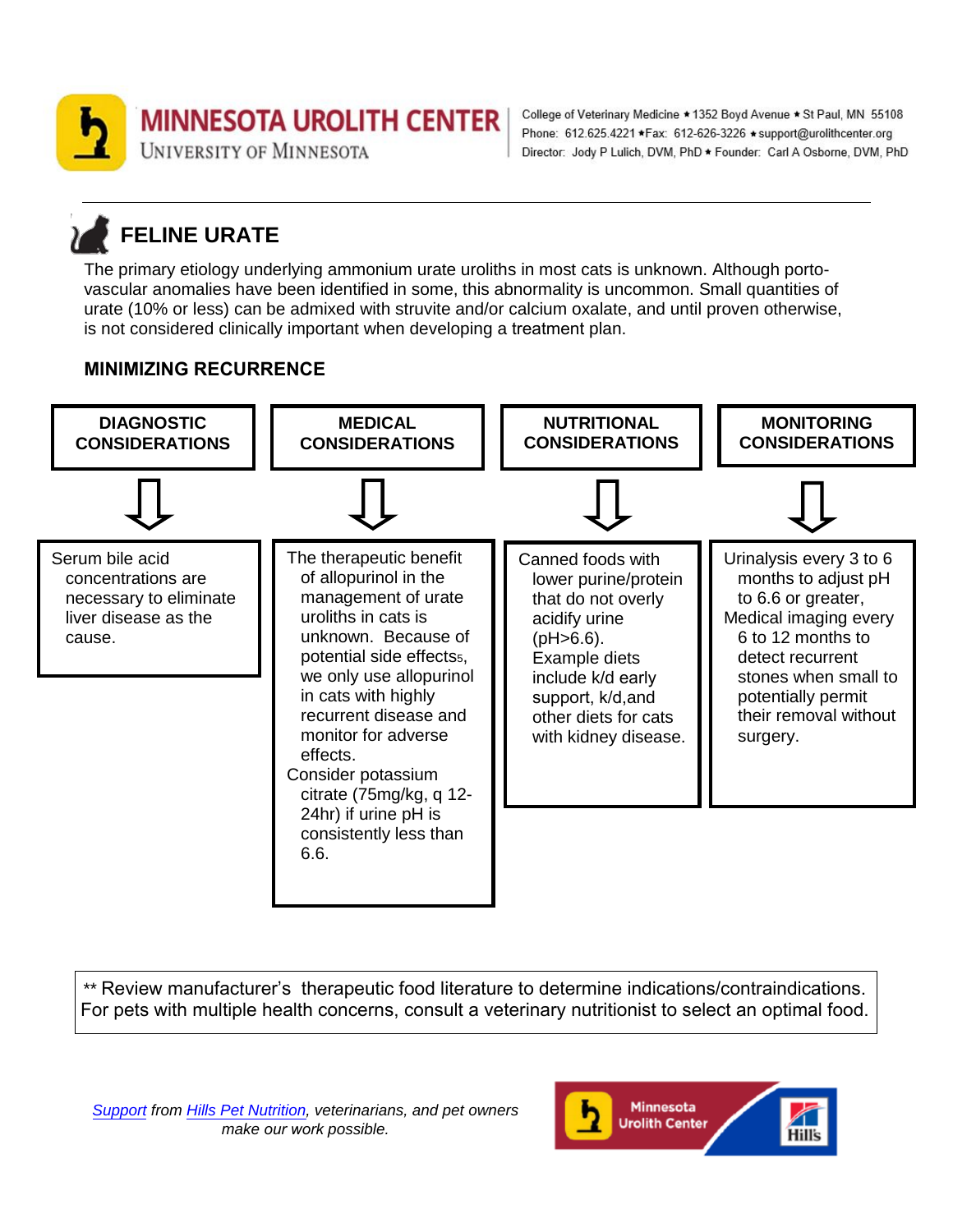

### **FELINE AMMONIUM URATE UROLITHS**

Ammonium urate uroliths represent approximately 5% of all feline uroliths submitted to our center.<sup>1</sup> The causes underlying ammonium urate urolith formation in most cats are unknown. Although portovascular anomalies have been identified in some, this abnormality is uncommon. Protocols designed to consistently dissolve ammonium urate uroliths in cats have not yet been developed. Minimally invasive procedures or surgery remain the most reliable methods to remove active uroliths from the urinary tract.

#### **Minimizing Urate Urolith Recurrence Medical considerations:**

- Although uncommon, portovascular anomalies have been documented in association with urate uroliths in a few cats.<sup>2</sup> Therefore, serum bile acid testing is recommended.
- Treatment of uroliths should complement, and not supersede appropriate management of liver disease.

#### **Nutritional considerations:**

- Feed diets with lower quantities of high-biological-value protein; lower protein is often synonymous with lower purine.
- Consider diets that promote formation of urine with a pH of 6.6 or greater.
- High moisture foods (i.e. canned formulations) are more effective because increased water consumption is associated with decreased urine concentrations of calculogenic minerals.
- Feed canned foods and/or add increasing amounts of water to food to promote less concentrated urine.

#### **Pharmacological considerations:**

- The therapeutic benefit of allopurinol in the management of urate uroliths in cats is unknown. Because of potential side effects<sup>5</sup>, we reserve the use of allopurinol for cats with highly recurrent disease and monitor for adverse effects (in humans dermatological hypersensitivity, renal disease and liver disease have been reported).
- Consider potassium citrate (75mg/kg, q 12-24hr) if urine pH is consistently less than 6.6.

#### **Consider These Facts:**

- Urate crystalluria is not commonly observed in cats. In a 2007 study at the University of Minnesota, neither urate nor amorphous urate crystals were observed in cats with ammonium urate uroliths. $3$
- Urate uroliths are typically radiolucent<sup>4</sup>. In a 2007 study at the U of MN, only 2 of 6 cats had uroliths sufficiently radio-opaque to be detected by survey radiography<sup>3</sup>. Contrast cystography or ultrasound are necessary to consistently visualize urate uroliths in the urinary tract.
- We have successfully dissolved ammonium urate uroliths in 2 cats with a combination of allopurinol (15mg/kg PO q12 hr in one cat, and 15 mg/kg PO q24hr in the other) and canned Prescription Diet<sup>®</sup> k/d® Feline.3,5
- In a retrospective study, urate urolith recurrence was detected in 13% of cats; recurrent uroliths were detected 1.8  $\pm$  1.0 years following initial removal.<sup>6</sup> Compared to uroliths composed of struvite or calcium oxalate, the recurrence rate was greatest for urate.
- In an in vitro study, the most effective urine pH to prevent ammonium urate formation was 6.6.<sup>7</sup> Prescription Diet<sup>®</sup> k/d<sup>®</sup> Feline is formulated to produce urine with a pH of 6.6 to 6.9. To minimize dietary purines Prescription Diet® k/d® Feline contains relatively lower levels of high quality protein.<sup>8</sup>